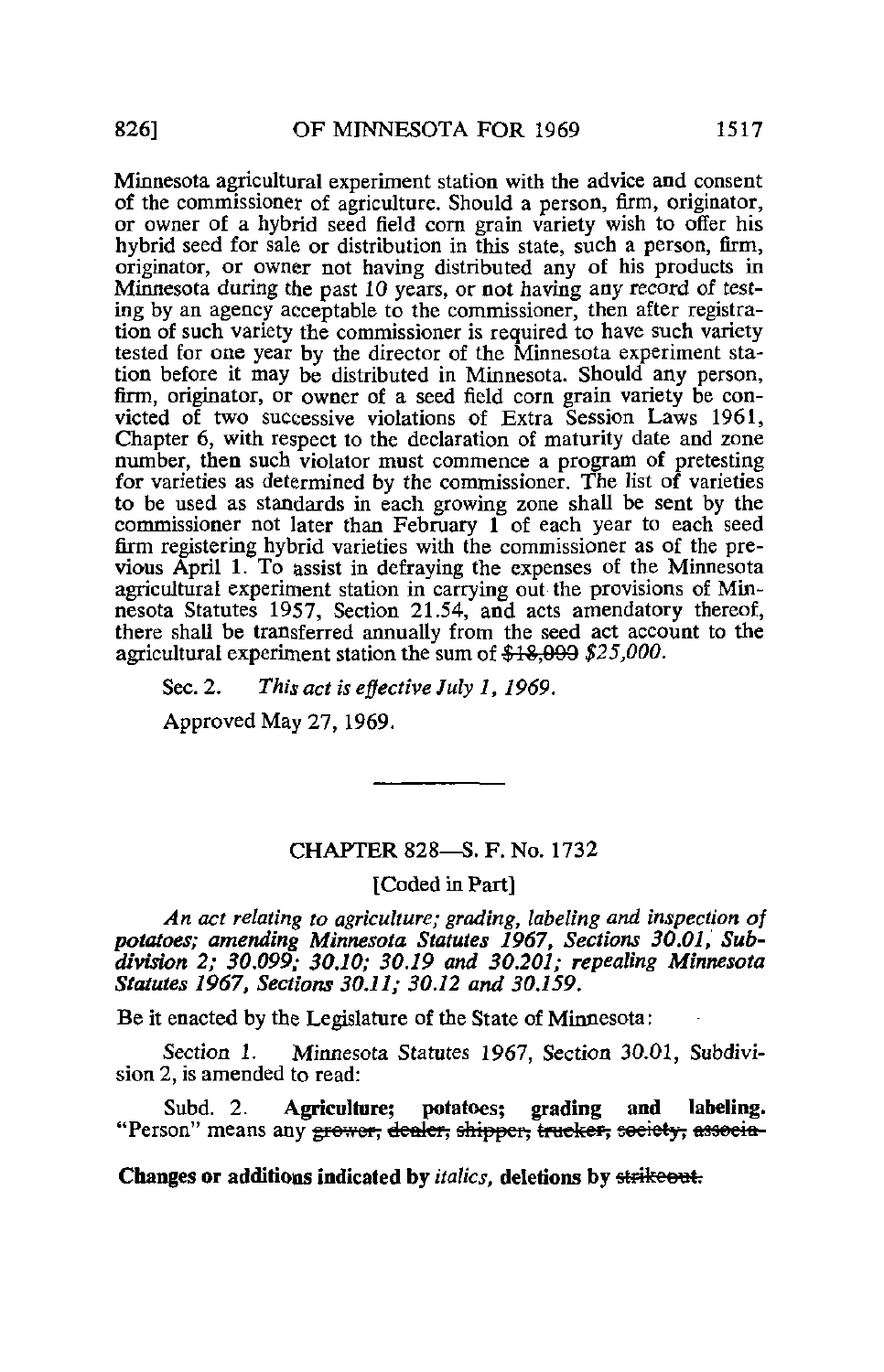tion, organization, corporation, or their agents or representatives individual, partnership, association, firm, or corporation.

Minnesota Statutes 1967, Section 30.099, is amended Sec. 2. to read:

**Definition of potatoes.** For the purposes of 30.10 30.099 to 30.152 Minnesota Statutes, Chapter 30, "potatoes" means all peta-<br>toes varieties of the tuber (solanum tuberosum L.) commonly known as Irish potatoes offered for sale within the state of Minnesota.

Sec. 3. Minnesota Statutes 1967; Section 30.10, is amended to read:

Potato grades. The intent and purpose of sections 30.10 30.10 to 30.15 is to regulate the grade of potatoes and improve the quality thereof when the potatoes are offered for sale by any person, grower, firm, dealer, trucker, association, organization, or corporation, either by wholesale or retail, or in any other manner. Exercit where  $\theta$  otherwise provided, the provisions of sections 30.10 to 30.15 shall not apply to the grower when hauling, transporting, delivering, esnsigning, or selling potatoes of his ewn production and excepting Minnesota grown potatoes marketed between July first and October first of each year All potatoes sold or offered for sale at retail in a closed container must be graded and clearly labeled according to the Minnesota consumer grades as established by regulation of the commissioner. This shall not apply to potatoes sold by the producer directly to the consumer.

Minnesota Statutes 1967, Section 30.19, is amended Sec.  $4.$ to read:

The commissioner shall promulgate in the 30.19 **Rules.** manner provided by law, rules and regulations deemed necessary to the proper enforcement of the provisions of scetions  $30.16$  to  $30.20$ establishing Minnesota consumer grades for potatoes, appropriate labeling therefor, and such other rules and regulations as may be necessary for the enforcement of Minnesota Statutes, Chapter 30.

Sec. 5. Minnesota Statutes 1967, Section 30.201, is amended  $\mathcal{L}^{\text{max}}$ to read: **Contractor Committee** 

Penalties. Any person violating any of the provi-30.201 sions of <del>sections 30.10 to 30.152 and 30.16 to 30.20</del> Minnesota Statutes, Chapter 30, or any rules or regulations made thereunder, shall be guilty of a misdemeanor and such conviction may be proper cause for the suspension or fortciture or cancelation of any license held by the person se convicted.

Changes or additions indicated by *italics*, deletions by strikeout.